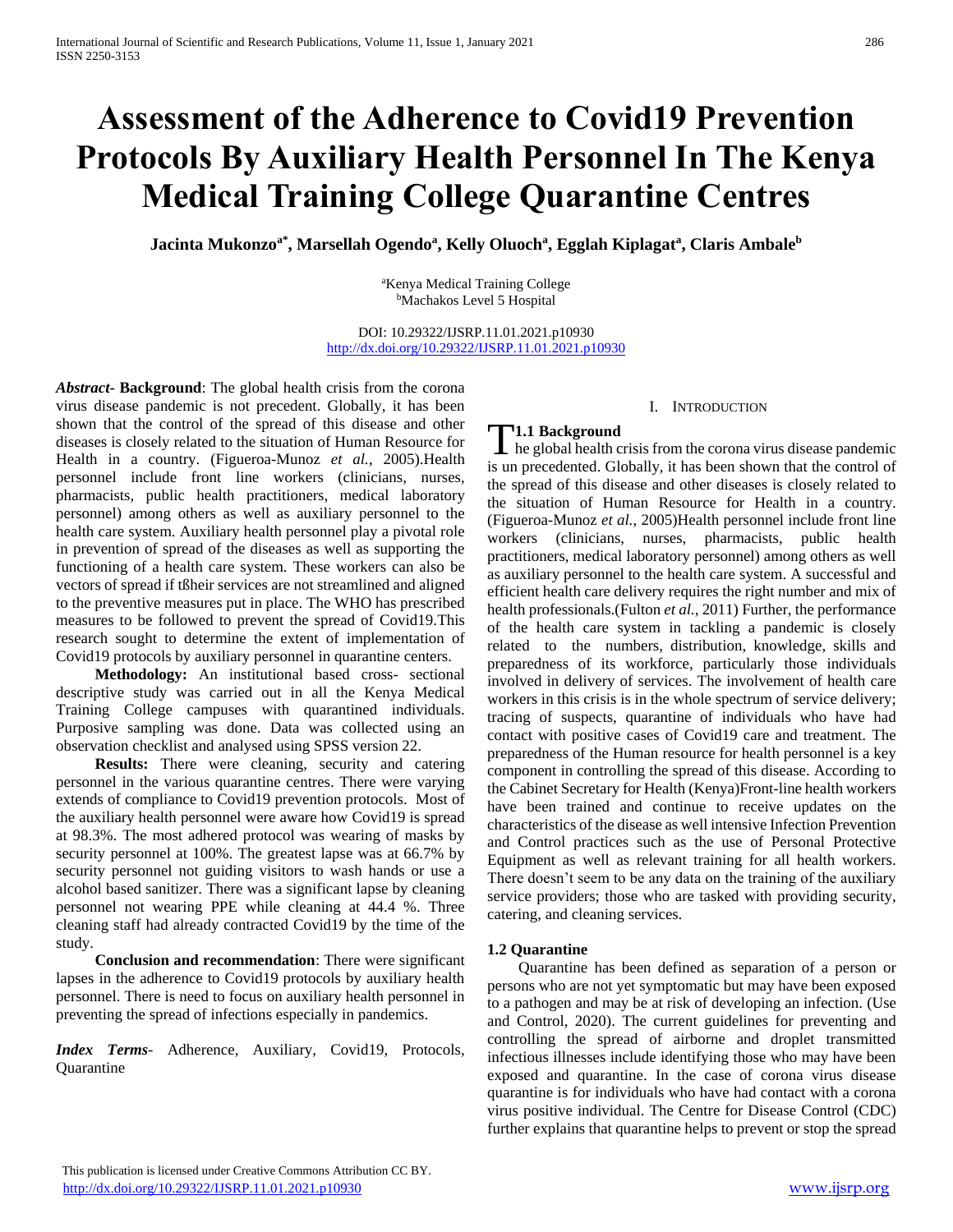of disease that can occur before a person knows they are sick or if they are infected with the virus without feeling symptoms. People in quarantine during this corona virus have been advised to stay at home separating themselves from other people.(Use and Control, 2020) Quarantine can be voluntary or enforced and usually equal the length of the incubation period for the contagious disease. In the case of corona virus the quarantine is for a period of fourteen days (WHO). The government of Kenya has advised mandatory quarantine for all contacts in specified institutions.

## **1.3 Role of KMTC**

 Countries have come up with measures to control the spread of the disease. Country specific measures in Kenya include aggressive contact tracing, mandatory quarantine for fourteen days of all contacts and testing. All positive cases are isolated and treated at designated health facilities. The government has identified KMTC as a quarantine facility among hotels and other government institutions. Further, the training on Covid19 response and management of quarantine centers is done by the ministry of health through the country health management committee. The training is targeted at the front-line heath workers as well as the auxiliary workers. The auxiliary personnel in the college comprise of contracted service providers. It is the responsibility of the Principal of the campus to ensure that the auxiliary personnel are trained by MOH and prepared to be able to provide their services in the quarantine areas. The training specifies to the personnel the processes to follow while carrying out their duties to avoid contamination. For the security personnel they are trained to ensure that people getting into the compound wear masks, maintain social distance, wash their hands at the entrance and leave their contact details. The catering service provider is trained to serve food in disposable containers, leave it at the door of the room, maintain social distance and wear masks. On the other hand, the cleaning personnel should always wear masks, protective gloves and PPE if they are to get into the rooms of the clients or while handling linen from quarantined individuals. Besides frontline health care workers and managers, auxiliary health personnel are critical in the prevention of spread of the disease. This is hinged on the fact that they are interacting with quarantined individuals and as such that special attention should be paid to their role in this pandemic.

#### **1.4 Problem statement**

 The outbreak of the corona virus started in China in December 2019. The spread of the disease is in proportions as has never been seen before with this group of the viruses. Previous outbreaks of the Severe Acute Respiratory Syndrome have not presented this magnitude of problem globally. The WHO estimates the this virus has a mortality rate of 3.4 but different countries have reported varying rates depending on the preventive strategies in place and inherent health system strengths and weaknesses.(Adams and Walls, 2020a) The WHO declared the outbreak a Public Health Emergency of International Concern on 30th January 2020. The virus continues to spread to many countries and it is a current problem all over the world. Responsive and robust health care systems are needed in preventing any disease. A disease like the outbreak of this virus is especially a great challenge.(Gudi and Tiwari, 2020) It has caused untold strain in health systems in most countries. Governments of the world have

 This publication is licensed under Creative Commons Attribution CC BY. <http://dx.doi.org/10.29322/IJSRP.11.01.2021.p10930> [www.ijsrp.org](http://ijsrp.org/)

realigned resources towards controlling its spread and mitigating its effects on the economy. Specific measures have been put such as tracing, testing treating and putting contacts of cases into quarantine.

 Besides front-line health care workers and managers, auxiliary health personnel play a pivotal role in prevention of spread of the disease. These workers can also be vectors of spread if their services are not streamlined and aligned to the preventive measures put in place.

 Globally, there have been reports of front- line health care workers getting infected with the corona virus disease. Reports from China estimated that 3000 health care workers got infected and at least 22 died.(Adams and Walls, 2020a) Few if any reports or studies have been done on the preparedness of auxiliary health personnel in this pandemic. Their role in preventing the spread or contributing to the spread of the disease has not been scientifically documented in our country.

1.5 Research questions

- 1. Which are the categories of auxiliary health personnel in the quarantine centres
- 2. What is the level of compliance to protocols in place for controlling the spread of Covid19 at the quarantine centers
- 3. How many auxiliary health personnel have contracted Covid19 at the work place?

#### 1.6 Objectives

## **1.6.1 Broad Objective**

 The aim of this research was to determine level of compliance to Covid19 preventive protocols

- **1.6.2 Specific Objectives**
- i. To determine the numbers of auxiliary workers by cadre at the quarantine centers
- ii. Assess the level of compliance to protocols in place for controlling the spread of Covid19 at the quarantine centers
- iii. Determine the number of auxiliary workers who had contracted Covid19 at the work place

## II. METHODOLOGY

#### **2.1 Study design and study site**

 The study was conducted in the Kenya Medical Training College campus. It is a public middle level health training institution under the Ministry of Health. Currently the college has over fifty 71 campuses spread across the country. Most of the campuses are located next to hospital owing to the fact that most programs require clinical experience. Purposive sampling was used mainly because the sample being investigated was small (about 10 campuses) and they were only selected because they had quarantined individuals. The other 33 campuses did not meet this criterion and are thus not of interest in this research. A census of the auxiliary personnel in the selected campuses was done. An observation checklist was used

#### **2.2 Data collection and analysis**

 An observation checklist was used to document the procedures followed by the auxiliary health personnel in providing their services. Procedures were acceptable as 'Done' when the procedures were done all the time and correctly. Skipping of a step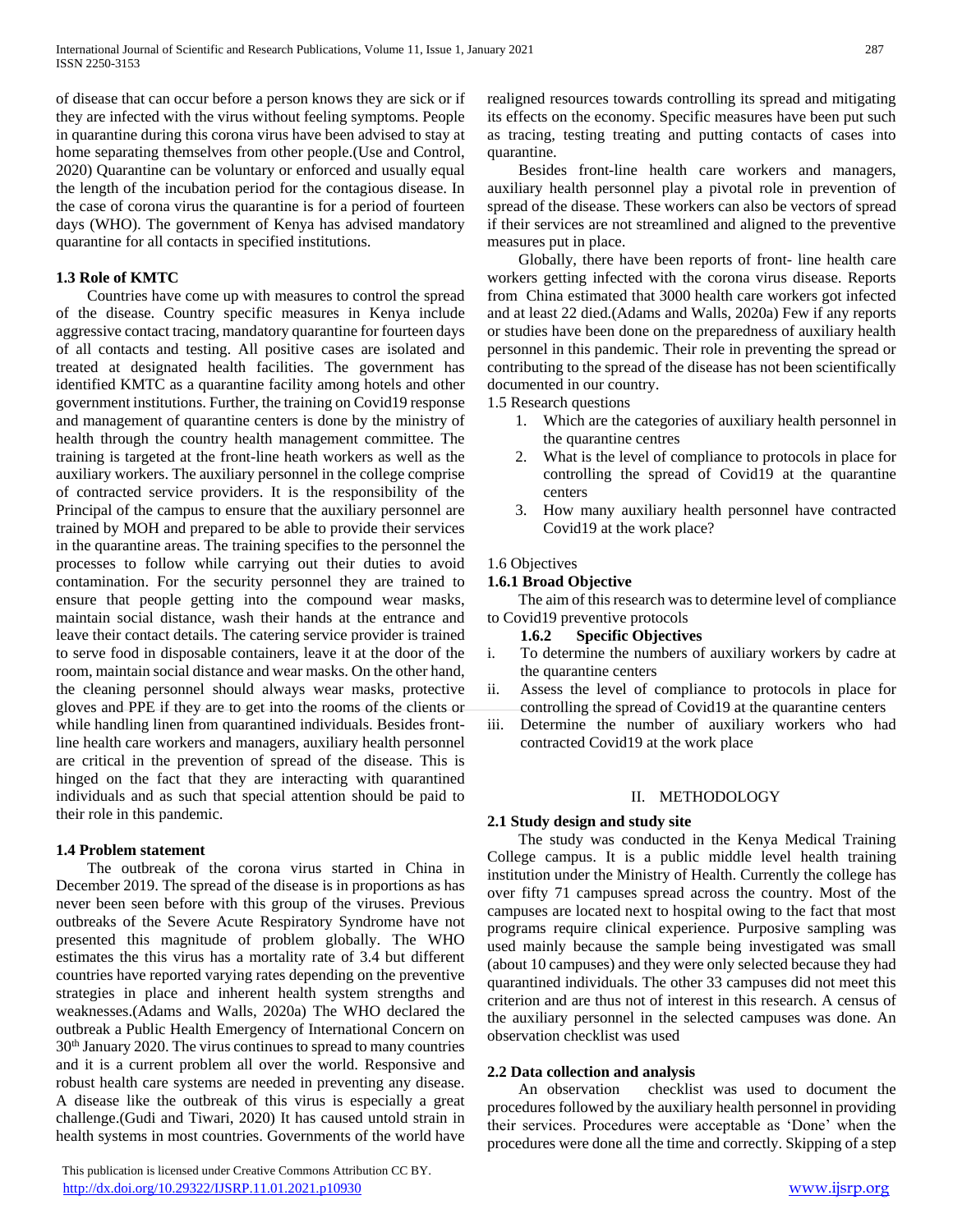or an incomplete process was classified as 'Not done'. Data analysis was carried out using univariate analysis techniques. This involved frequency distributions for categorical variables and descriptive statistics (means) for continuous variables. Categorical variables (e.g. using PPE, wearing masks, washing hands.) were presented using bar charts, pie charts and frequency distribution tables. Univariate analysis was used to determine the level of education and to give an understanding of the extend of adherence to protocols. The data was then fed into an excel sheet and then later exported to SPSS (Version 22) for analysis.

#### III. RESULTS

 A total of sample of 118 auxiliary health workers in the nine campuses participated in the study. Nine key informants were interviewed. All records were complete and were eligible for analysis.

**area of Deployment** 

#### **Table 1. Area of deployment**

| Auxiliary worker | Frequency | Percent |  |
|------------------|-----------|---------|--|
| Cleaning         | 64        | 54.2    |  |
| Security         |           | 29.7    |  |
| Catering         |           | 16.1    |  |
| Total            | 118       | 100.0   |  |

Majority of the auxiliary workers are in cleaning at 54.2 %. Catering workers are the minority (18%) of the auxiliary workers **Clustered bar chart: area of deployment in relation to sex**



There were more male cleaners, security and catering auxiliary health workers.

## **3.2. Level of education**

This study sought to know the level of education of the various auxiliary health personnel. The findings are summarized in table 2. below:

| Level of education | Frequency | Percent |
|--------------------|-----------|---------|
| Primarv            |           | 28.0    |

| Table 2. Level of education of auxiliary health personnel |  |  |  |
|-----------------------------------------------------------|--|--|--|
|-----------------------------------------------------------|--|--|--|

 The majority of auxiliary workers (67) had acquired a certificate in secondary education. Very few (18%) had proceed to college after high school.

The study further determined the relationship between level of education and area of deployment as shown below.

Secondary  $67$  56.8 Tertiary  $18$  18  $15.3$ **Total 118 100.0**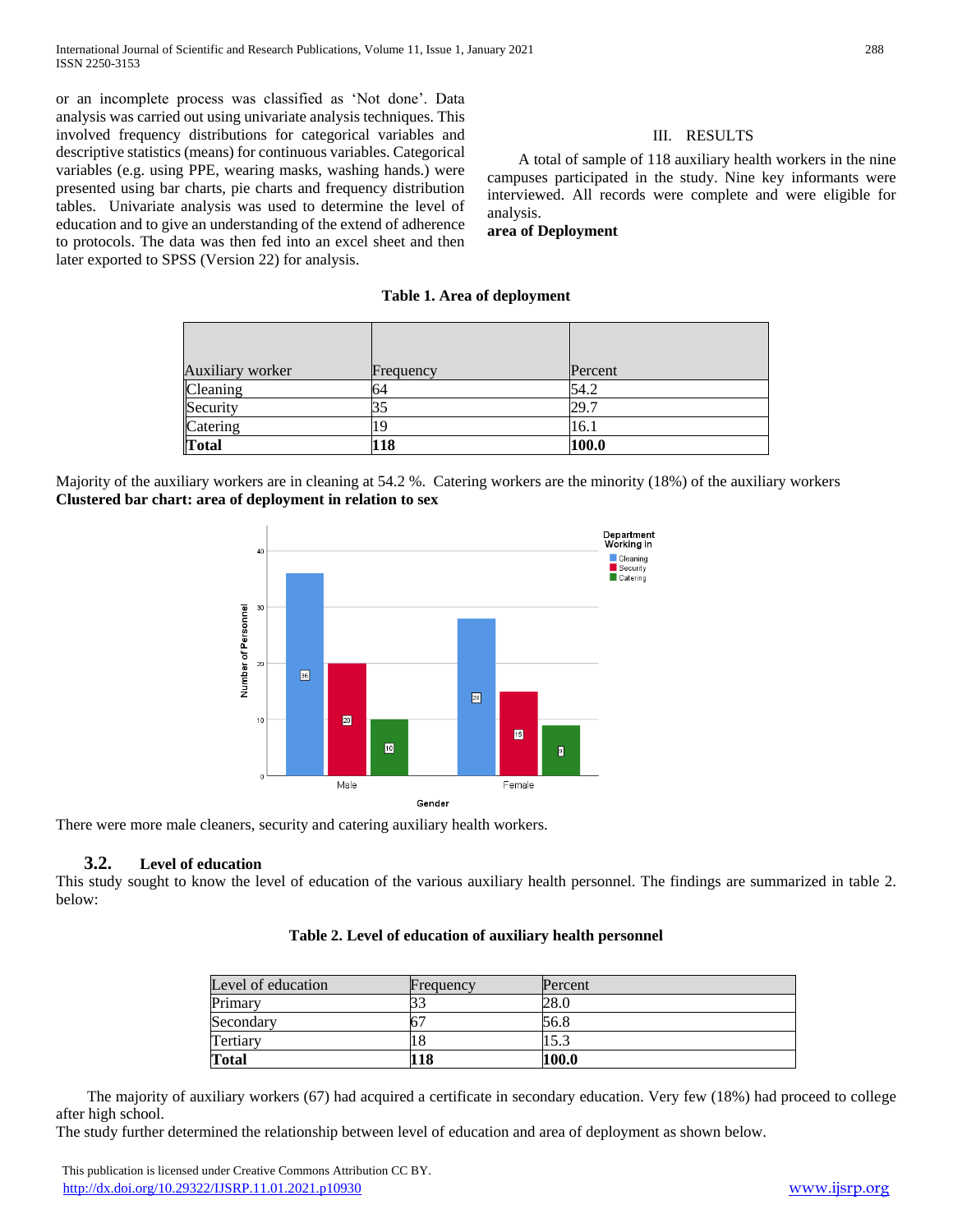

## **Clustered bar chart: Relationship between level of education and area of deployment**:

 The study revealed that majority of the cleaners had primary and secondary levels of education. Only 4% had proceeded to acquire tertiary education. However, catering staff had the majority of the staff with secondary and tertiary levels of education.

#### **3.3 Duration at duty station**

The study sought to determine how long the auxiliary workers had been at the areas of deployment in the quarantine centres.

| Duration at duty station | <b>Frequency</b> | <b>Percent</b> |  |
|--------------------------|------------------|----------------|--|
| Less than One Month      |                  | 6.8            |  |
| 1 to 4 months            |                  | 55.9           |  |
| More than 4 months       |                  |                |  |
| Total                    | 18               | 100.0          |  |

#### **Table 3: Duration at area of deployment**

 The study revealed that majority of the auxiliary health workers had been deployed in the last four months. The pandemic situation had lasted less than four months hence the recent deployment. Auxiliary health personnel who had been at their areas of deployment for a period of more than four months constituted 44 % of the total number.

A bar graph to demonstrate the duration of deployment was also done and is represented below

#### **Bar graph 1. Duration of deployment**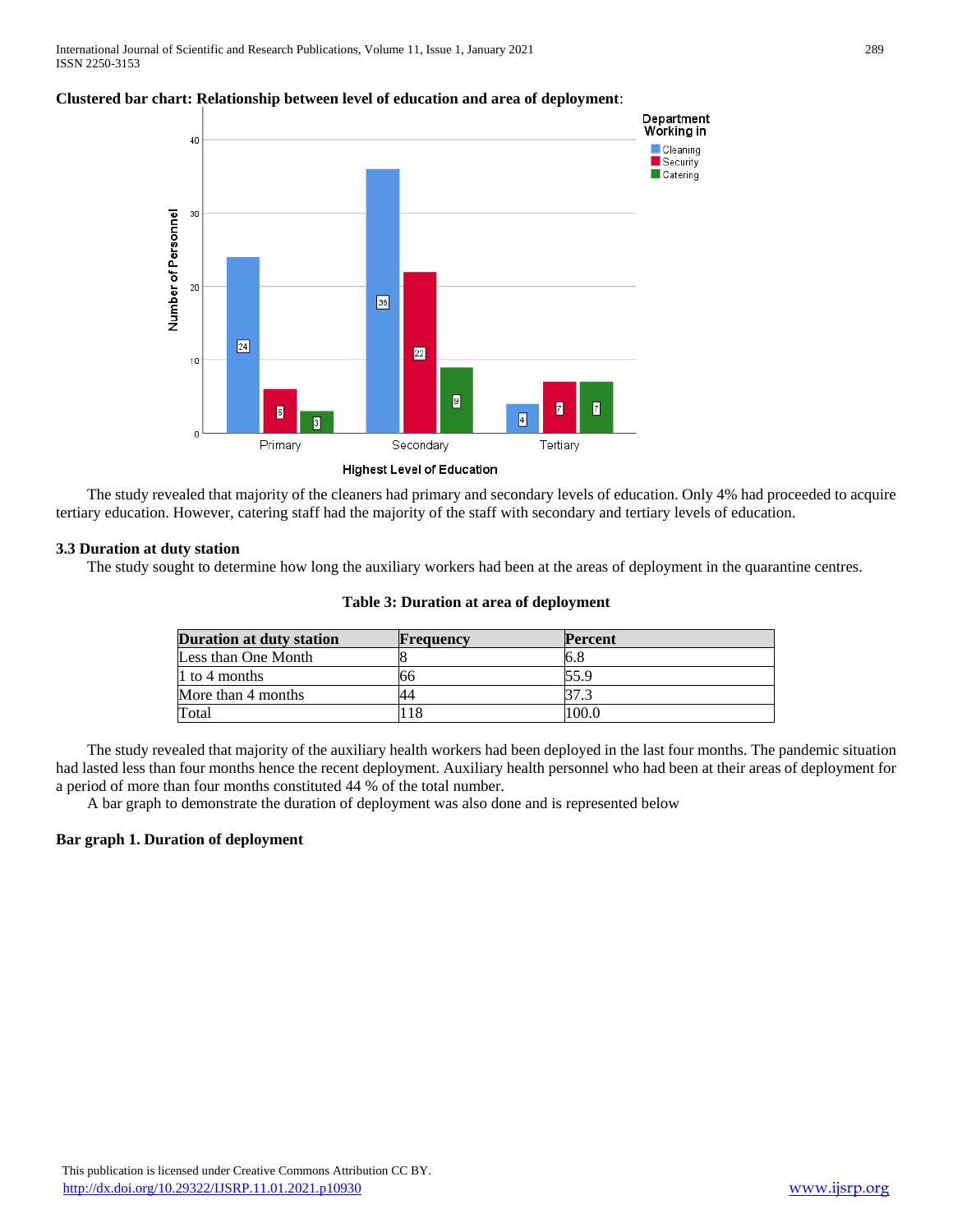

How long have you been at current duty station?

The various auxiliary workers were analyzed to determine how long they had been at their areas of deployment. This is summarized below





 The cleaning health personnel contributed the largest population (5%) of auxiliary health personnel who had been recently been deployed in the quarantine centres. The security personnel had been at the quarantine centres the longest.

# **3.4 Knowledge on methods of spread of Covid19**

|  | Table 4. Knowledge on how Covid19 is spread |  |  |  |
|--|---------------------------------------------|--|--|--|
|--|---------------------------------------------|--|--|--|

| Aware how Covid 19 is spread | Frequency | <b>Valid Percent</b> |  |
|------------------------------|-----------|----------------------|--|
| Yes                          | 116       | 98.3                 |  |
| No                           |           |                      |  |
| <b>Total</b>                 | 118       | 100.0                |  |

 The majority of the auxiliary workers were aware of the various methods through which Covid19 is spread. They are aware that it can be spread through talking sneezing and coughing, hugging and touching contaminated surfaces. Only a small fraction (1.7%) were not aware of the common methods of Covid19 spread.

The study sought to find out if there was a difference in the awareness in the different cadres.

 This publication is licensed under Creative Commons Attribution CC BY. <http://dx.doi.org/10.29322/IJSRP.11.01.2021.p10930> [www.ijsrp.org](http://ijsrp.org/)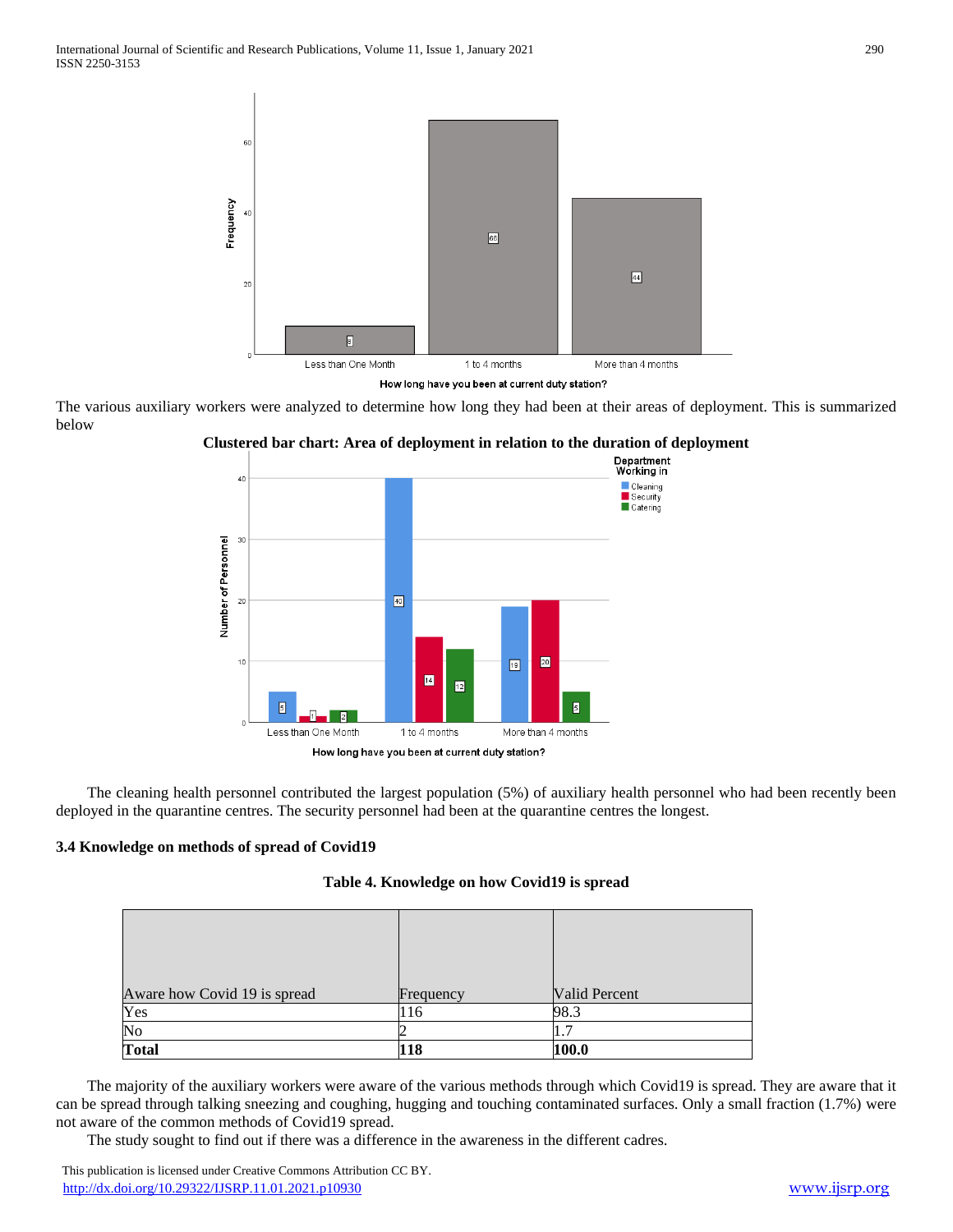The following clustered bar chart represents the findings:



Clustered Bar Count of Knowledgeable on Covid\_19 spread by Department Working in

The various auxiliary workers had good knowledge on the methods of spread of Covid19.

It is important to note that all the catering staff were aware of the ways through which the virus is spread. The proportion of security and cleaning staff who did not know how Covid19 is spread was equal.





Have you received any Covid-19 specific training?

 The majority of the auxiliary health personnel had received the training in readiness to work in the quarantine centres. The proportion of catering staff who had received the training (10%) was almost equal to the fraction that had not received the training (9%).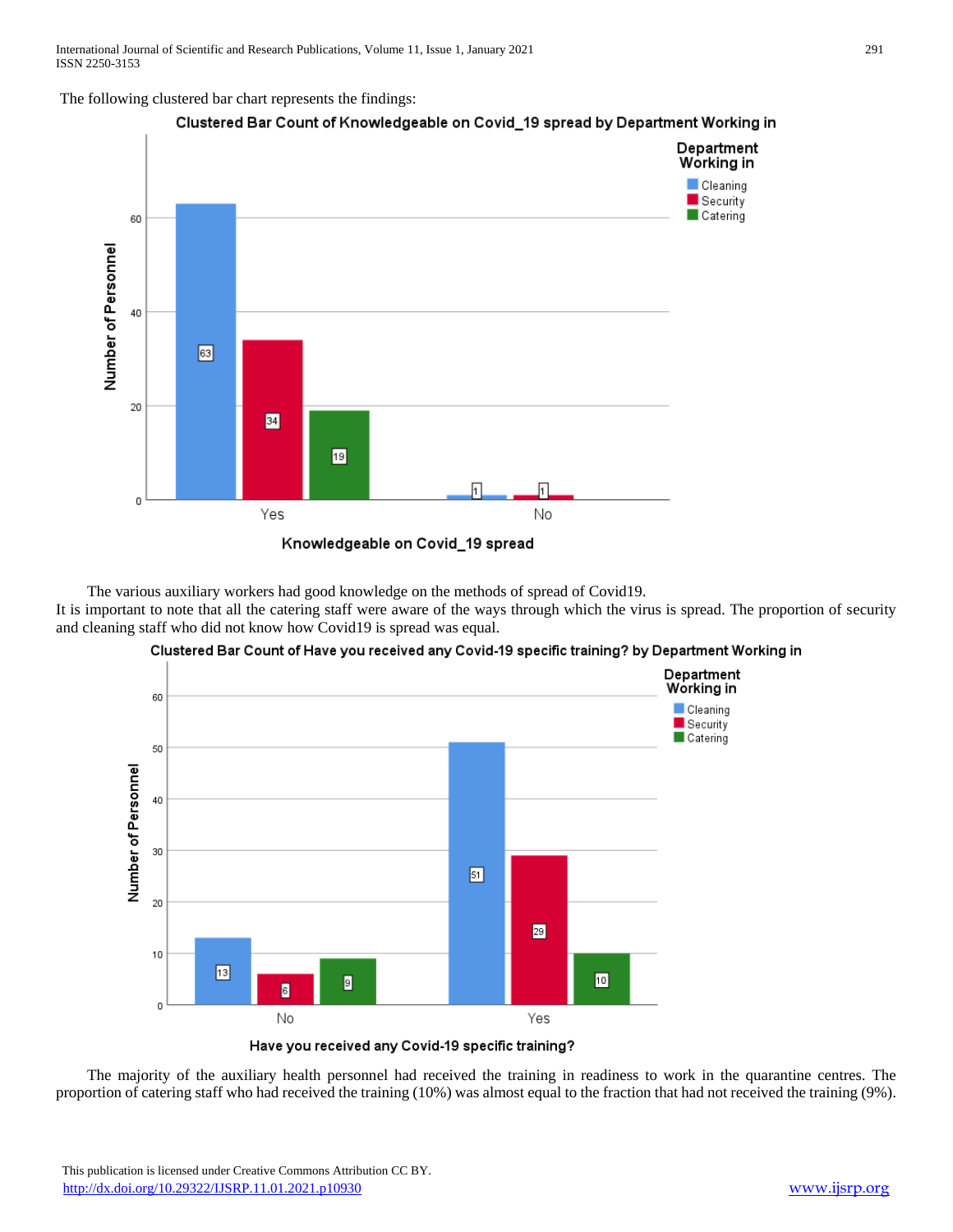

Do you consider yourself at risk of contracting Covid-19 while at ...

 All the auxiliary health personnel considered themselves at risk of contracting Covid19 at the quarantine centres. The cleaning workers considered themselves at the most risk of contracting Covid19.

## **3.5 Adherence to Infection Control protocols**

 The quarantine centres had put protocols in place such as wearing of face masks, hand washing, using of alcoholbased sanitizer, keeping social distance, wearing PPE specifically hazmat suits, boots, googles and gloves. The adherence to these protocols was evaluated by observation of the auxiliary staff while at work using an observation checklist and the findings are summarized below.

| Variable                   |                                     | Frequency | Percent |
|----------------------------|-------------------------------------|-----------|---------|
|                            | <b>Maintains social distance</b>    |           |         |
|                            | Nο                                  |           | 22.2    |
|                            | Yes                                 |           | 77.8    |
| Wears mask                 |                                     |           |         |
|                            | Yes                                 |           | 100.0   |
| Washes hands/uses hand rub |                                     |           |         |
|                            |                                     |           | 100     |
|                            | Guides Visitor to wash hands or use |           |         |
| hand rub                   |                                     |           |         |
|                            | No                                  | h         | 66.7    |
|                            | Yes                                 |           | 33.3    |
|                            | Asks visitor to wear face mask      |           |         |
|                            | No                                  |           | 44.4    |
|                            | Yes                                 |           | 55.6    |

#### **Table 5: Security personnel**

 The security personnel were compliant in most of the personal aspects of Covid19 prevention measures. They are tasked with ensuring all people getting into the institutions are following the guidelines in place for prevention of Covid19 specifically wearing of masks and guiding visitors to wash hands or use a hand rub as well as wearing masks. The analysis of this practices is indicated in the figures below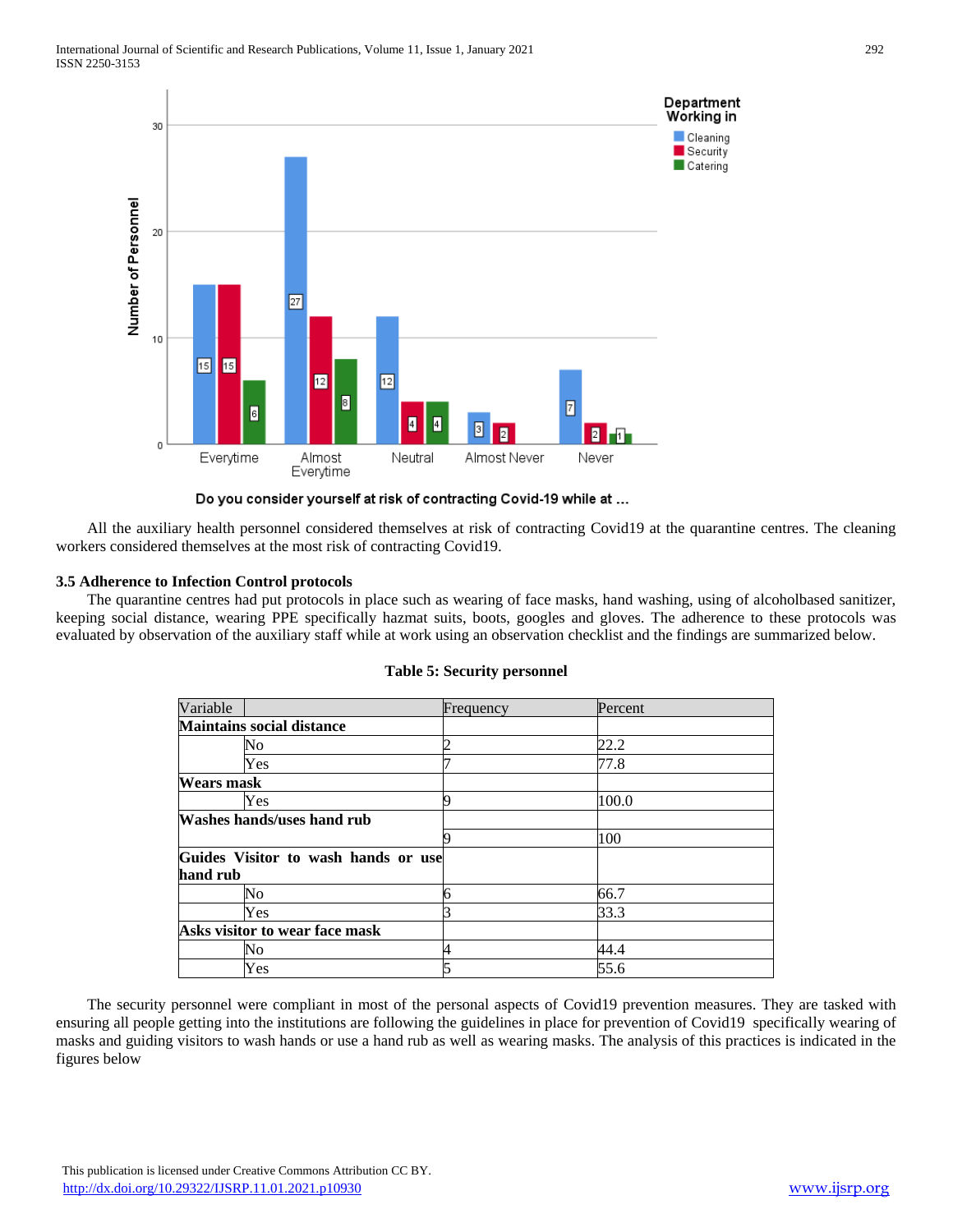

**Figure 1. Security personnel asks visitor to wear masks**

It is notable that 44% of the cases visitors were not asked to wear while entering the institution which is a lapse in the Covid19 prevention guidelines



**Figure 2. Security personnel guides visitors to wash hands or use a hand rub**

 From the observation, security personnel guided visitors to sanitize their hands through hand washing or providing a hand rub in 66.6% of the cases. However, in 33.3 % of the cases visitors were not asked to wash hands or use an alcohol -based hand rub. This is also a lapse in the effort of the institution to prevent the spread of Covid19.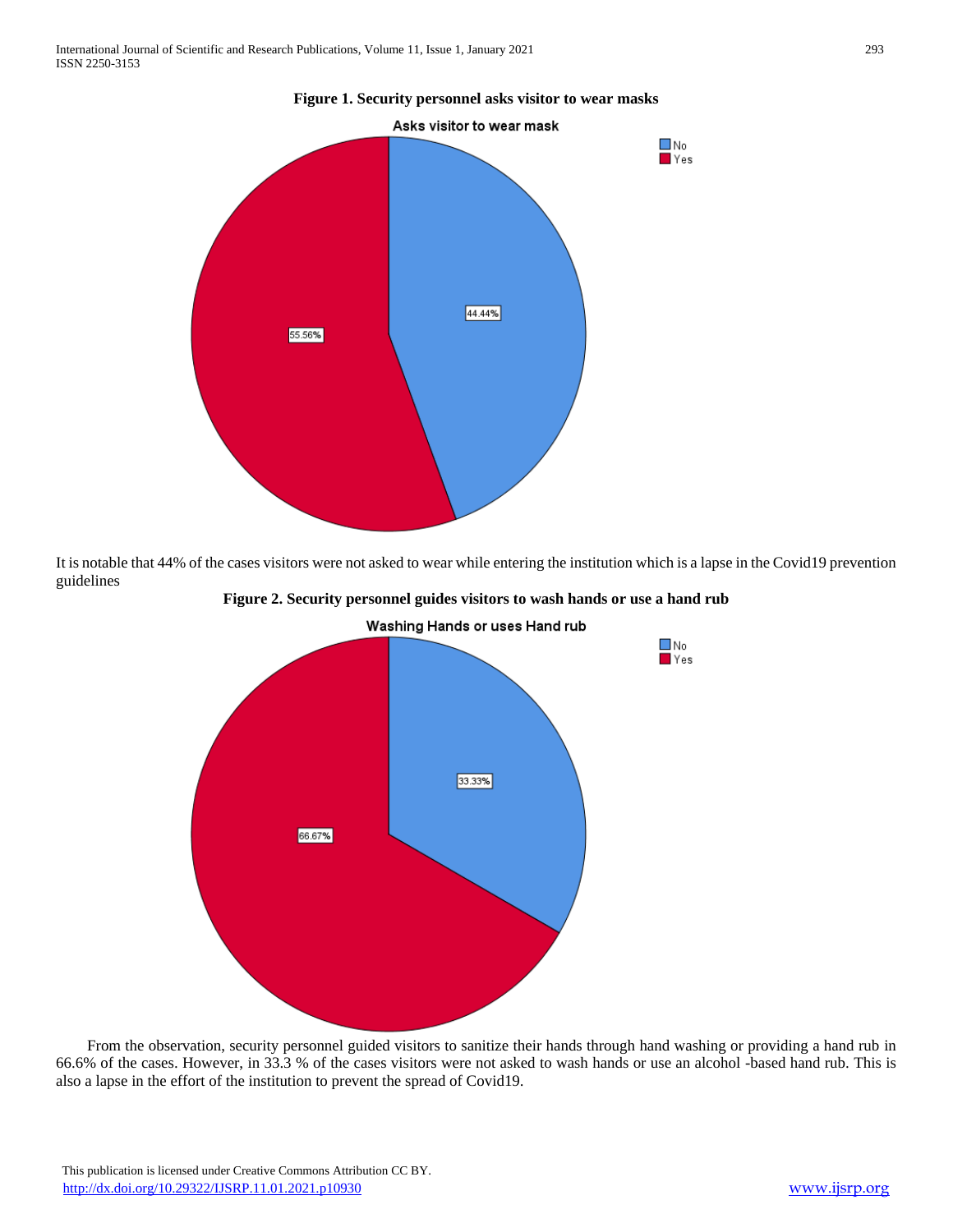| <b>Variable</b>                               | Frequency | Percent |  |
|-----------------------------------------------|-----------|---------|--|
| <b>Maintains social distance</b>              |           |         |  |
| No                                            |           | 44.4    |  |
| Yes                                           |           | 55.6    |  |
| <b>Wears PPE</b>                              |           |         |  |
| No                                            |           | 44.4    |  |
| Yes                                           |           | 55.6    |  |
| <b>Uses</b><br>designated Waste<br>separation |           |         |  |
| process                                       |           |         |  |
| No                                            |           | 11.1    |  |
| Yes                                           |           | 88.9    |  |
| Has appropriate cleaning tools                |           |         |  |
| $\overline{\text{No}}$                        |           | 22.2    |  |
| Yes                                           |           | 77.8    |  |
| Washes hands/uses hand rub                    |           |         |  |
|                                               |           | 100     |  |

#### **Table 6: Cleaning**

 The cleaning personnel come into direct surfaces touched by the quarantine clients while cleaning. Therefore, the wearing of masks and PPE are critical for them. It is notable that there was a lapse in all the protective measures in place i.e maintaining social distance amongst themselves, not wearing PPE, proper waste disposal, using the appropriate tools to clean and handwashing. At the time of this study there were **three** (3) auxiliary personnel who had contracted covid 19 and they were all cleaners.

#### **Table 7: Catering personnel**

| <b>Variable</b>                                | Frequency | Percent |  |
|------------------------------------------------|-----------|---------|--|
| <b>Maintains social distance</b>               |           |         |  |
| N <sub>o</sub>                                 |           | 44.4    |  |
| Yes                                            |           | 55.6    |  |
| <b>Serves food using disposable containers</b> |           |         |  |
| N <sub>o</sub>                                 |           | 44.4    |  |
| Yes                                            |           | 55.6    |  |
| Wears mask                                     |           |         |  |
| No                                             |           | 22.2    |  |
| Yes                                            |           | 77.8    |  |
| <b>Washes hands</b>                            |           |         |  |
| No                                             |           | 33.3    |  |
| Yes                                            |           | 66.7    |  |
| Maintains social distance with clients         |           |         |  |
| N <sub>o</sub>                                 |           | 22.2    |  |
| Yes                                            |           | 77.8    |  |

 The catering personnel were observed to have lapses in all areas of prevention aspects. They were observed to wear mask in 77.8% of the cases but in 22.2 % of the cases they did not. They were observed to put themselves at risk by not maintaining social distance while serving clients in 22.2 % of the cases. This is a major lapse in the protocols in place for preventing Covid19.

#### **3.6 Covid19 Positive Auxiliary Health Personnel**

The study sought to determine the number of auxiliary health personnel who had contracted Covid19 by the time of the study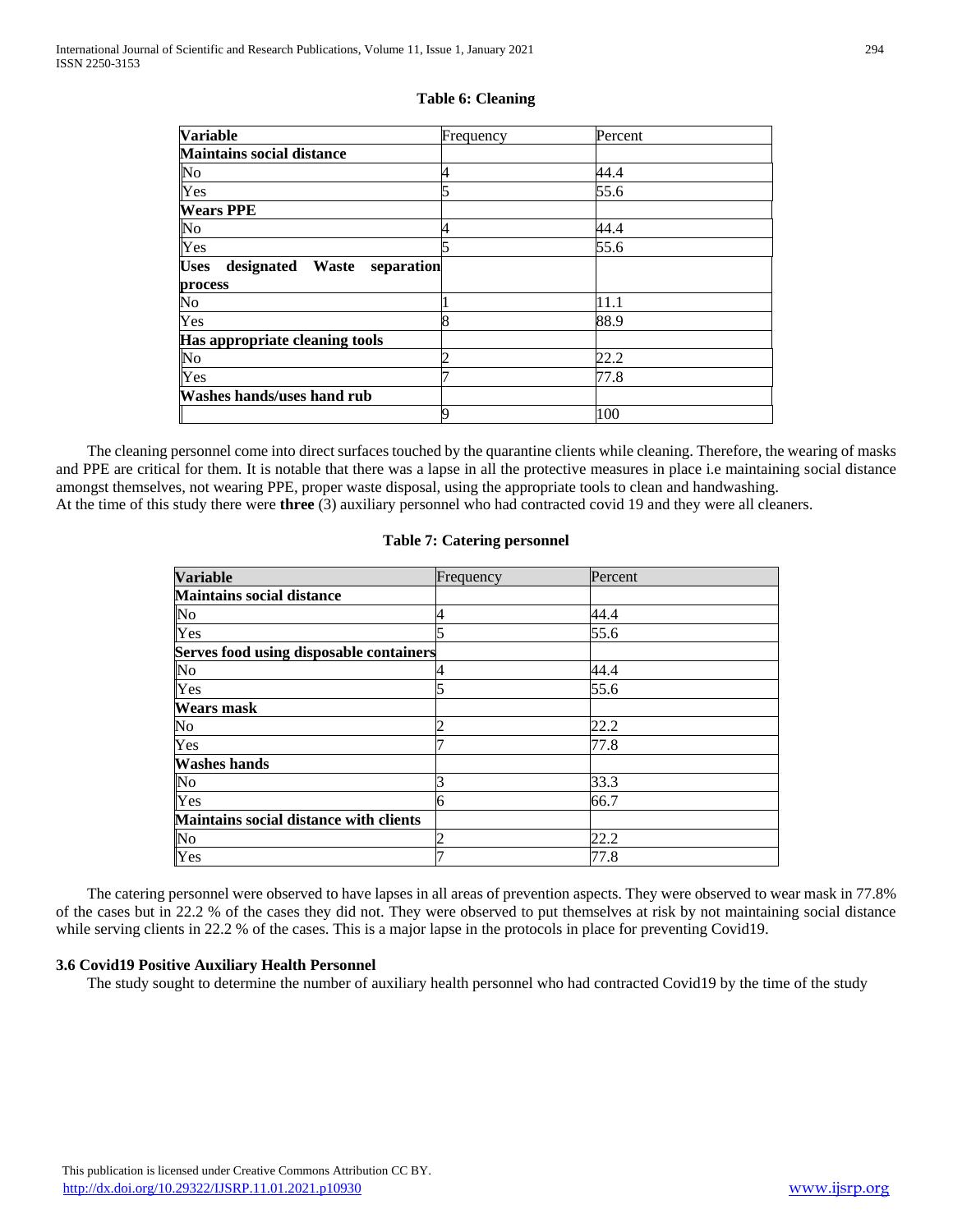Category **Frequency** Security  $\Box$  3 **Catering Total 3**

**Table 8: Covid19 Positive Auxiliary Health Personnel**

 At the time of this study there were **three** (3) auxiliary personnel who had contracted Covid19 and they were all cleaners.

#### IV. DISCUSSION AND CONCLUSION

 The study determined that there were auxiliary personnel in the key areas at the quarantine centres. The study revealed lapses in adherence all areas of the Covid19 prevention protocols.

 The WHO emphasizes hygiene especially hand hygiene as one of the strategies of combating Covid19. In quarantine centres, the cleaning staff are required to follow the protocols correctly and consistently (WHO, 2020). The WHO gives guidelines on how to maintain a clean environment in the quarantine centres. The cleaners are encouraged to increase the frequency of cleaning of commonly touched surfaces such as light switches, countertops, chair arms, escalator railings, elevator buttons, doorknobs, and handles. (Adams and Walls, 2020b)

 The Covid19 prevention protocols include handwashing, wearing PPE for health workers, wearing a face mask maintaining social distance and use of an alcoholbased sanitizer. One of the recommendations of the WHO is frequent hand washing with soap. This non pharmaceutical intervention for the control of Covid19 has been found to have significant protective effects. (Benkouiten, Brouqui and Gautret, 2014). In a communal residence, the use of hand rub was shown to reduce symptoms of SARS in a communal student residence by 40%. (Javier *et al.*, 2012). A combination of the use of hand rub and hand washing was also shown to reduce illness absenteeism in a private elementary school by 41.9%. (Javier *et al.*, 2012). The WHO has recommended handwashing and or the use of hand rub as one of the key ways of keeping Covid19 at bay in the community. These interventions are prescribed for everyone during this Covid19 pandemic. Auxiliary workers working in quarantine areas are already at risk since quarantined individuals are contacts of positive cases. There is the need to follow the laid down protocols. Wearing of PPE for health care personnel has been taunted as critical in the prevention of Covid19. The availability of the same to healthcare workers is a priority during this pandemic. (Adams and Walls, 2020b).Healthcare workers use personal protective equipment to shield themselves from droplets from coughs, sneezes or other body fluids from infected patients and contaminated surfaces that might infect them. PPE may include aprons, gowns or coveralls (a one‐piece suit), gloves, masks and breathing equipment (respirators), and goggles. The WHO has also prescribed the use face masks during this pandemic. The auxiliary workers were found not to adhere to this

 This publication is licensed under Creative Commons Attribution CC BY. <http://dx.doi.org/10.29322/IJSRP.11.01.2021.p10930> [www.ijsrp.org](http://ijsrp.org/)

recommendation effectively. In a study conducted to check the effectiveness of face masks or google among health care workers visiting and caring for children aged up to five with respiratory syncytial virus and symptoms of respiratory disease was effective ( 5 % illness rate in google wearers against 61% in no google controls. (Javier *et al.*, 2012). Adherence to guidelines such as CDC guidelines enhances the safety of healthcare professionals(Adams and Walls, 2020b). during this pandemic in Wuhan China, many other HCP from other provinces were not infected due to the use of PPE supporting the importance of carefully protecting health care workers in the outbreak of a high transmissible infectious disease(Pan *et al.*, 2020)

 In conclusion, the MOH response to the Covid19 including the quarantine of contacts of positive cases was aimed at reducing the spread of the disease within the community. While there are many strategies of ensuring that health workers follow prevention guidelines as well have the appropriate PPE, there is little focus on the auxiliary workers. There is need for strengthened enforcement of protocols by these workers.

#### **Ethical consideration**

 Ethical approval was obtained from the KMTC Ethics Review Committee. Only participants who consented to participate were included in the study.

#### **Competing interests**

Authors declare no competing interests

## **Funding**

Funding was received from the Kenya Medical Training College

#### **ACKNOWLEDGEMENT**

 Kenya Medical Training college, auxiliary health personnel who participated in the study.

#### **REFERENCES**

- [1] Adams, J. G. and Walls, R. M. (2020a) 'Supporting the Health Care Workforce during the COVID-19 Global Epidemic', JAMA - Journal of the American Medical Association, 60611, pp. 2–3. doi: 10.1001/jama.2020.3972.
- [2] Adams, J. G. and Walls, R. M. (2020b) 'Supporting the Health Care Workforce during the COVID-19 Global Epidemic', JAMA - Journal of the American Medical Association, 323(15), pp. 1439–1440. doi: 10.1001/jama.2020.3972.